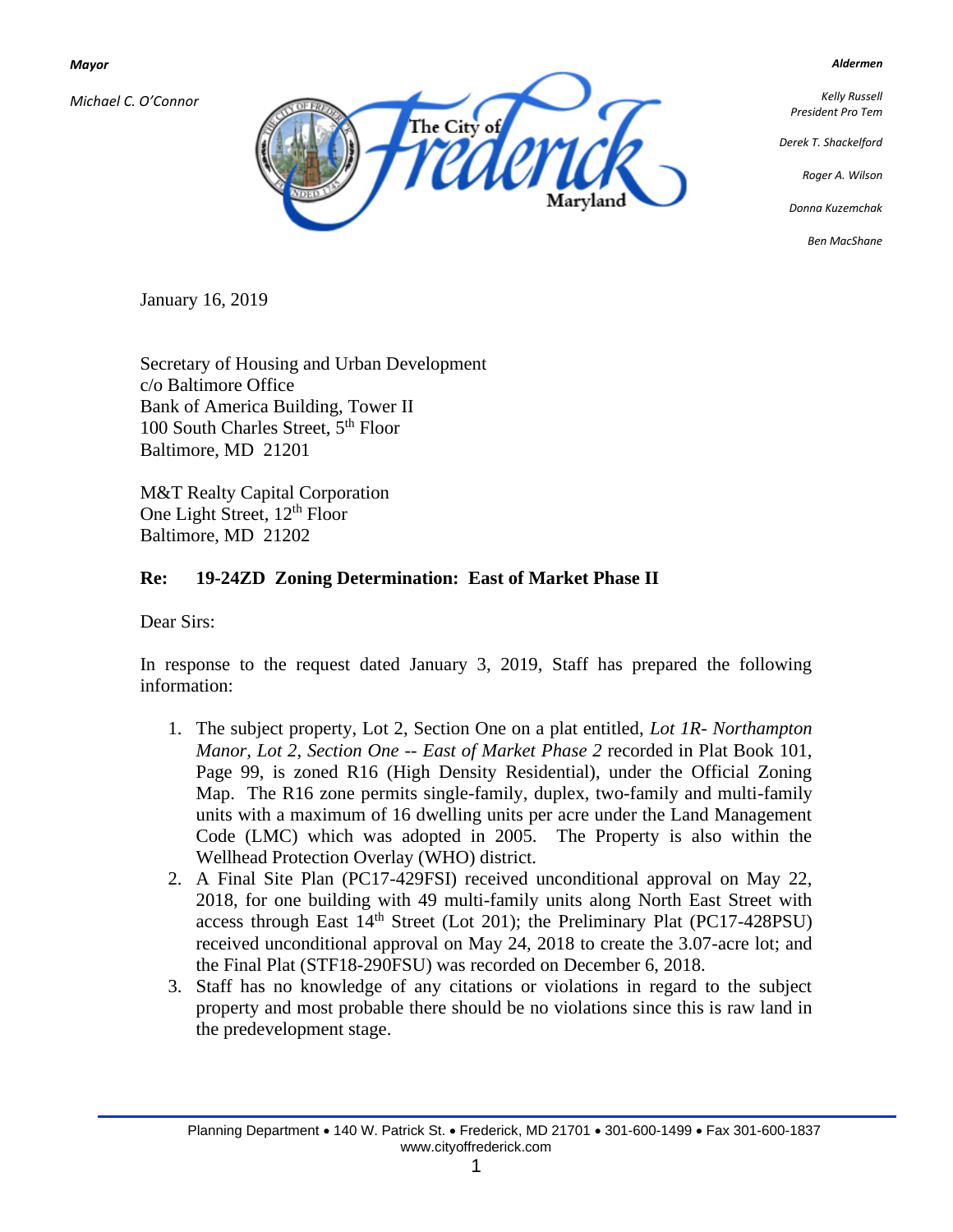If you have any further questions please don't hesitate to call me at (301) 600-1718 or email me at [preppert@cityoffrederick.com.](mailto:preppert@cityoffrederick.com)

*The purpose of the service provided by the Zoning Administrator regarding determinations/interpretations is to identify the zoning of a particular property, to verify that a use is permitted or permissible in a specific Zoning District and to clarify and interpret the Land Management Code. Any questions regarding specific regulations and requirements for a site or sites' compliance with the Land Management Code not addressed in this letter shall not be the responsibility of the Zoning Administrator. It is the responsibility of the applicant, property owner and/or property purchaser to review the project site plan and the Land Management Code for compliance.* 

*This determination applies solely to the referenced property and is not binding upon the City, the Zoning Administrator or any other official with respect to any other property. No person may rely upon this determination with respect to any property other than the referenced property. Please be advised that any person aggrieved, or any officer, department or agency of The City of Frederick affected by an order, requirement, decision, or determination made by an administrative officer in the administration or enforcement of the provisions of the Land Management Code may appeal said decision within thirty days to the Zoning Board of Appeals.*

Sincerely, In Concurrence,

Pam Reppert Joe Adkins

City Planner Deputy Director for Planning/Zoning Administrator

Cc: ZBA File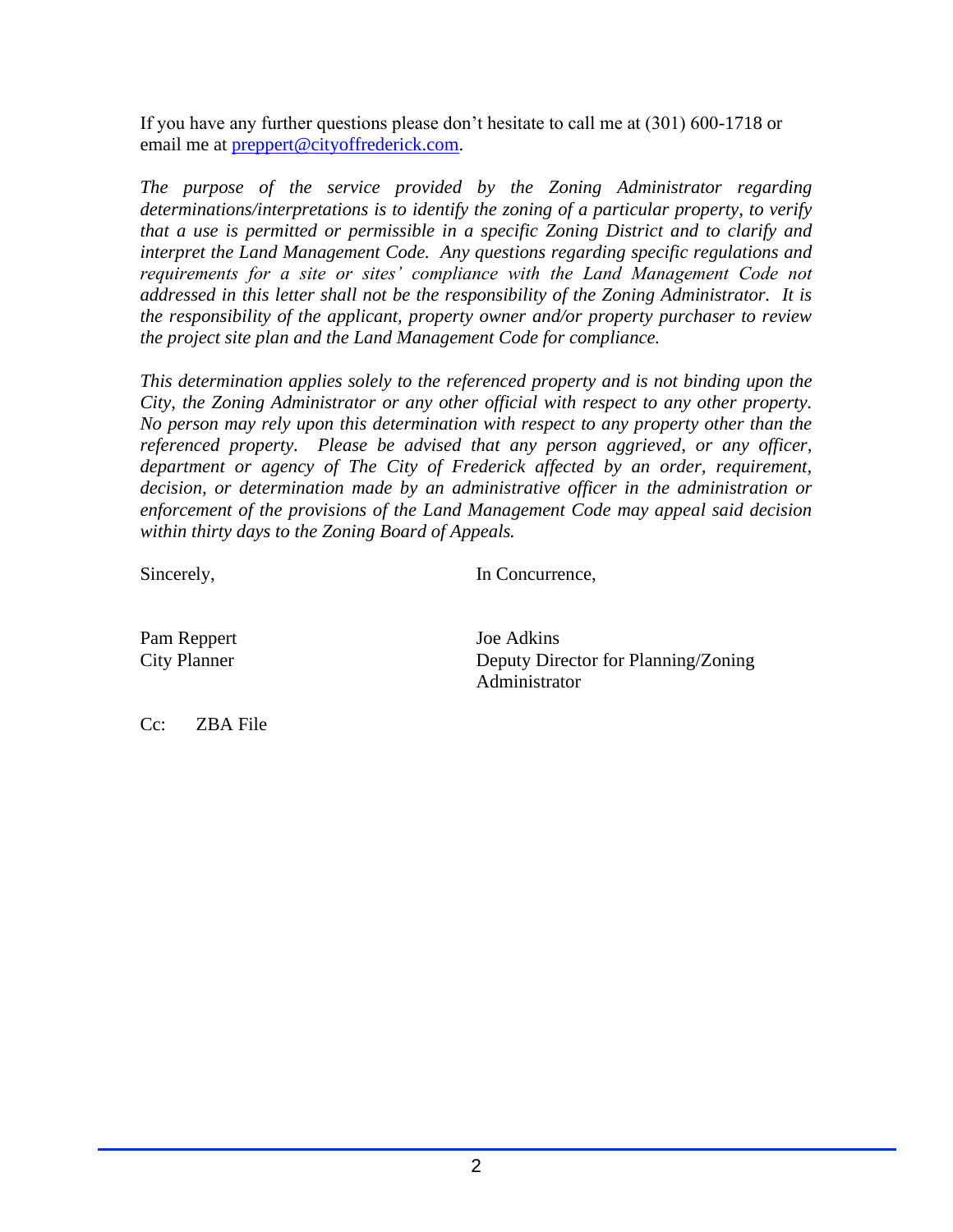

1/3/18

City of Frederick Planning Department Attn: Joe Adkins, Deputy Director for Planning 140 West Patrick St. Frederick, MD 21701

Re: Request for Zoning Letter of Approval (East of Market Phase II)

Dear Mr. Adkins

The Duffie Companies, who are the Developers of East of Market Phase I, are currently undergoing the HUD loan application process for the second phase of this development, East of Market Phase II. As part of the approval process, HUD and M&T are requesting a letter of zoning approval from the City of Frederick.

The letter should outline the zoning classification under the current Land Management Code as well as its permitted uses. References to previously approved subdivision and site plans should also be included. Finally, confirmation that staff has no knowledge of any citations or violations regarding the subject property should sufficiently close out the letter.

Enclosed as reference is a previously accepted Zoning Approval Letter which both HUD and M&T have found acceptable. Please note that both HUD and M&T have changed addresses since the reference letter was drafted. Please see the updated addresses below.

A letter similar in nature to the attached should sufficiently meet their requirements. Additionally enclosed is a check in the amount of \$200 made out to the City of Frederick for the drafting of the approval letter.

If you have any questions, concerns or need further clarity, please feel free to reach out to me and I will be happy to provide any information that I can.

Respectfully,

 $\mathbb{Z}\rightarrow\mathbb{Z}$ 

Goyer Roberts Development Manager Ralph J. Duffie, Inc. (240) 638-1279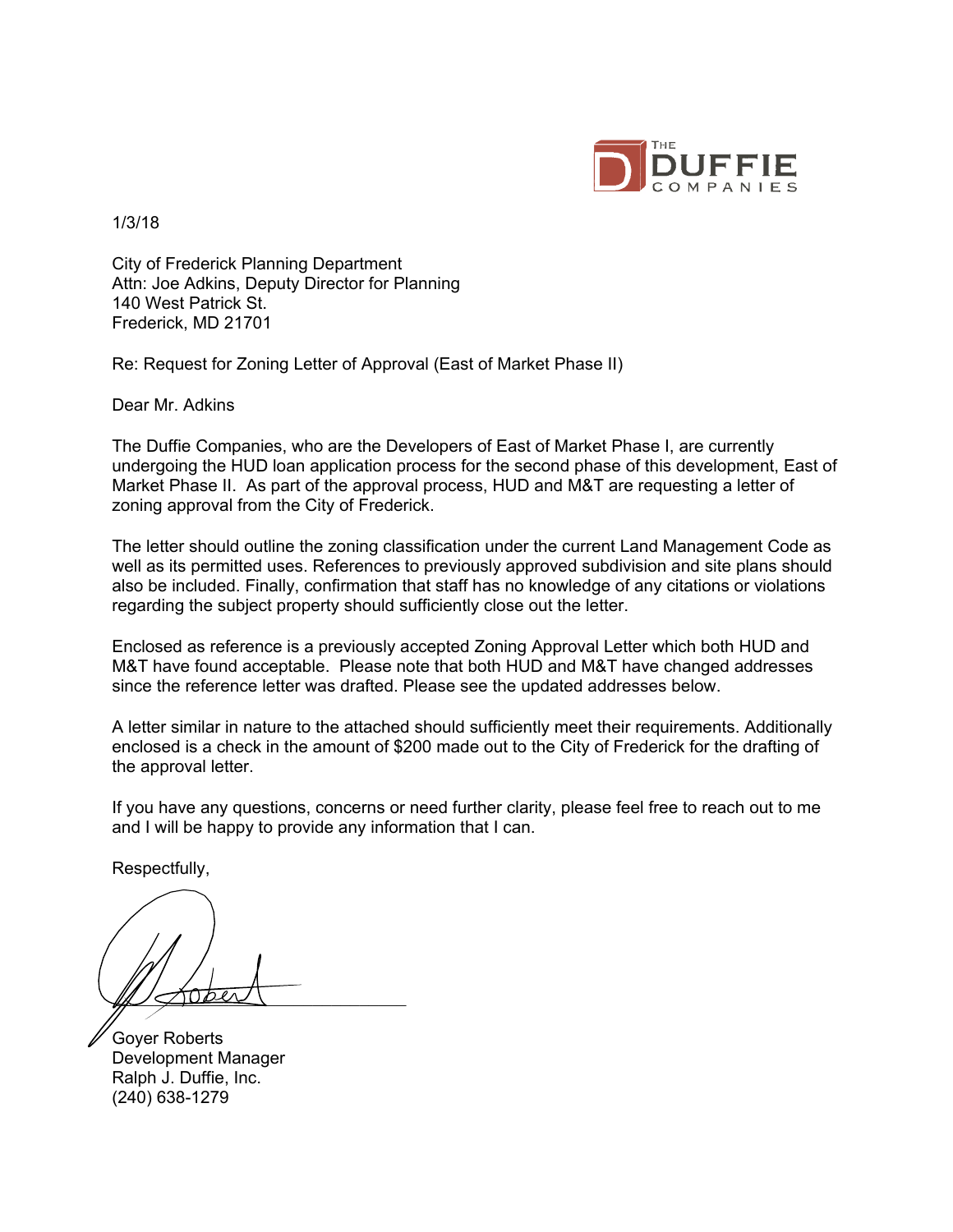## **Updated Addresses**

# **U.S. Department of Housing and Urban Development**

Baltimore Office Bank of America Building, Tower II 100 South Charles Street, 5<sup>th</sup> Floor Baltimore, MD 21201

### **M & T Realty Capital Corporation**

One Light Street, 12<sup>th</sup> Floor Baltimore, Maryland 21202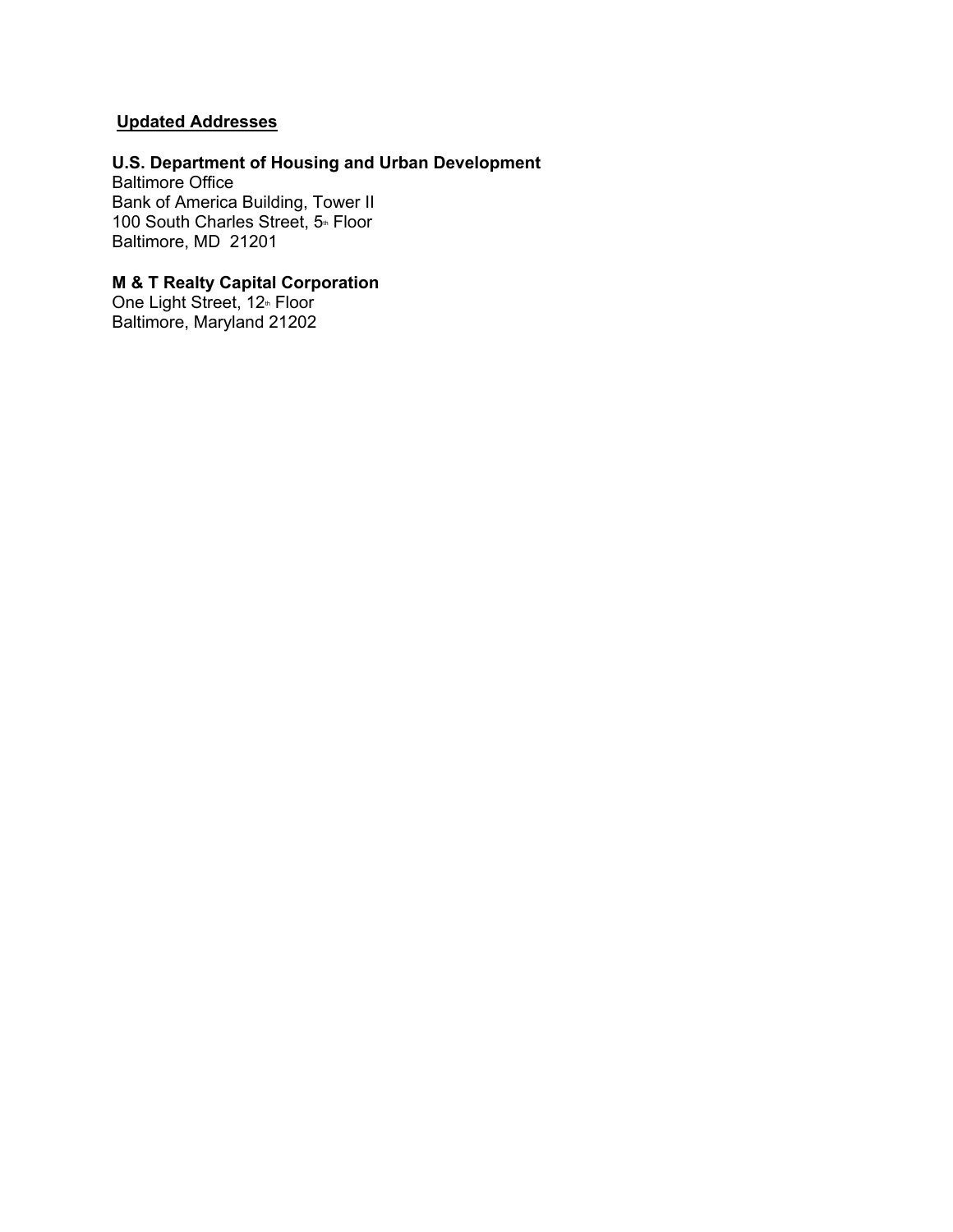Randy McClement Mayor



**Aldermen** 

Karen Lewis Young President Pro Tem

Michael C. O'Connor Shellev M. Aloi Carol L. Krimm Kelly M. Russell

July 3, 2013

Secretary of Housing and Urban Development c/o Baltimore Multi-family Program Center 10 S. Howard Street, 5<sup>th</sup> Floor Baltimore, MD 21201

M&T Realty Capital Corporation 25 S. Charles Street, 22<sup>nd</sup> Floor Baltimore, MD 21201

#### 13-480ZD Zoning Determination: Canterbury Station Apartments Re: North East Street and East 14<sup>th</sup> Street

Dear Sirs:

In response to the request dated July 1, 2013, Staff has prepared the following information:

- 1. The subject property is part of the Canterbury Station subdivision which initially contained two (2) Euclidean zones, R5 and R6 (High Density Residential), under the 1986 Zoning Ordinance. The subject property, Lot 201, was zoned R5. The High Density zones permitted single-family, duplex, two-family and multi-family dwellings. Currently, the entire Canterbury Station subdivision is zoned R16 (High Density Residential) which permits 16 dwelling units per acre and is the comparable zoning classification under the Land Management Code (LMC) which was adopted in 2005. The property is also within the Wellhead Protection Overlay (WHO) zoning district.
- The Planning Commission approved the Preliminary Subdivision Plan (PC09- $2.$ 344PSU) and the Final Site Plan (PC09-346FSI) on December 14, 2009, for 160 multi-family units at the North East Street and East 14<sup>th</sup> Street location (Lot 201). The proposed five (5) multi-family buildings are not to exceed 60 feet in height. A clubhouse and pool is also planned on Lot 201 as associated amenities.